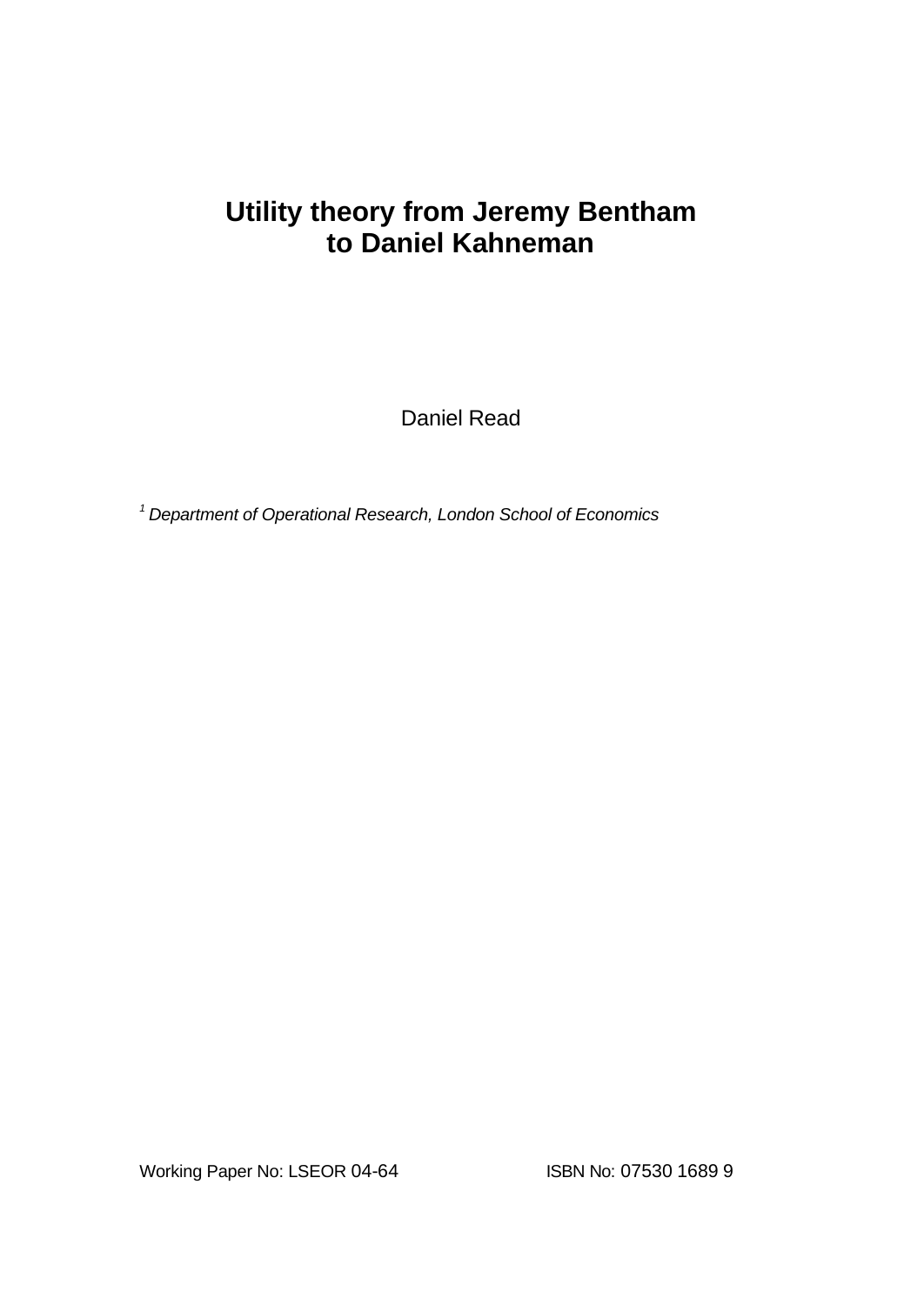## First published in Great Britain in 2004 by the Department of Operational Research London School of Economics and Political Science

Copyright © The London School of Economics and Political Science, 2004

The contributors have asserted their moral rights.

All rights reserved. No part of this publication may be reproduced, stored in a retrieval system, or transmitted in any form or by any means, without the prior permission in writing of the publisher, nor be circulated in any form of binding or cover other than that in which it is published.

Typeset, printed and bound by: The London School of Economics and Political Science Houghton Street London WC2A 2AE

Working Paper No: LSEOR 04-64 **ISBN No: 07530 1689 9**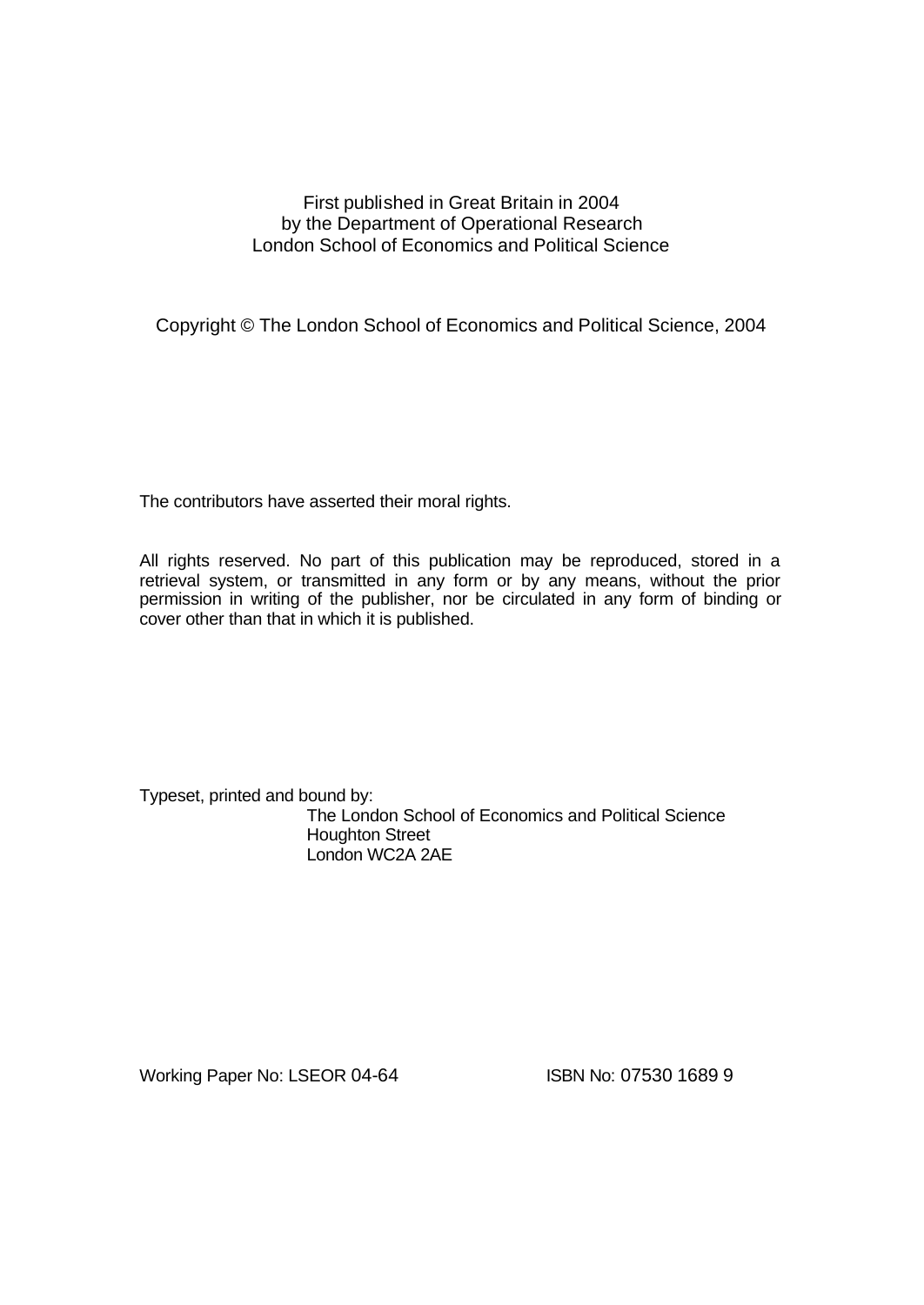## **Utility theory from Jeremy Bentham to Daniel Kahneman**

A standard model of motivation is that a person has a desire Y, and if they believe that by doing act X, they can achieve Y, then (assuming there is no barrier to doing  $X$  or some stronger desire than Y) they will choose  $X$ . The normative problem of rationality concerns what choices and desires people should have. The most wellestablished approach to this problem is *rational choice theory*, which prescribes the most effective ways to achieve *given* desires (Sugden, 1991). The only constraints rational choice theory puts on desires is that they be consistent. Many observers are dissatisfied with such a purely structural definition of rationality, and want rules of rationality to say something substantive about *what* desires are best. Dennett (1981), for example, voiced this concern when he included as one of his principles of rationality, that 'a system's desires are those it ought to have, given its biological needs and the most practical means of satisfying them.' Less formally, we would like our account of rationality to answer such questions as: is it rational for a smoker to smoke, for an obese person to overeat, or for an employee to undersave? While we might think not, rational choice theory does not put constraints on what these people *ought* to want.

The utilitarian philosophers, including Bentham, Mill and Sidgwick, did put forward substantive rules that can be treated as rules of rationality. Roughly, they proposed that people ought to desire those things that will maximise their *utility*, where positive utility is defined as the tendency to bring pleasure, and negative utility is defined as the tendency to bring pain. This utilitarian viewpoint, especially as advocated by Jeremy Bentham, had a significant impact on  $19<sup>th</sup>$  century economics. But Bentham's utilitarian project was eventually abandoned in favour of structural accounts of rationality and formal definitions of utility such as rational choice theory. A major reason for this abandonment was that Benthamite utility was deemed impossible to measure. Since Bentham's time, however, the social sciences have developed greatly, and armed with more sophisticated methods, Daniel Kahneman and his co-workers have proposed that we go 'Back to Bentham' (e.g., Kahneman, Wakker & Sarin, 1997)<sup>1</sup>. The result is an economic psychology based on the measurement of *experienced utility*. Kahneman's ambitious program is in its early stages, but if successful, it promises to alter our understanding of rationality, by allowing us to assert not only that  $X$  is the rational way to achieve  $Y$ , but also that  $Y$ the rational thing to want to achieve. Or, that not only is the smoker annoying, he is also irrational.

The purpose of this paper is to sketch out the history of the idea of utility in its circuitous path from Bentham to Kahneman, and then to consider the problems and challenges that still remain. We begin with the history.

## **A selective history of utility theoryii**

Jeremy Bentham's (1748-1832) moral philosophy centred on two assumptions: the goodness or badness of experience is quantifiable, and the quantities so obtained can be added across people. The first assumption is exemplified by the following famous passage:

To a person considered by himself, the value of a pleasure or pain considered by itself, will be greater or less, according to the four following circumstances: 1. Its *intensity*; 2. Its *duration*; 3. Its certainty or uncertainty; 4. Its propinquity or remoteness. (IV, 4, italics added).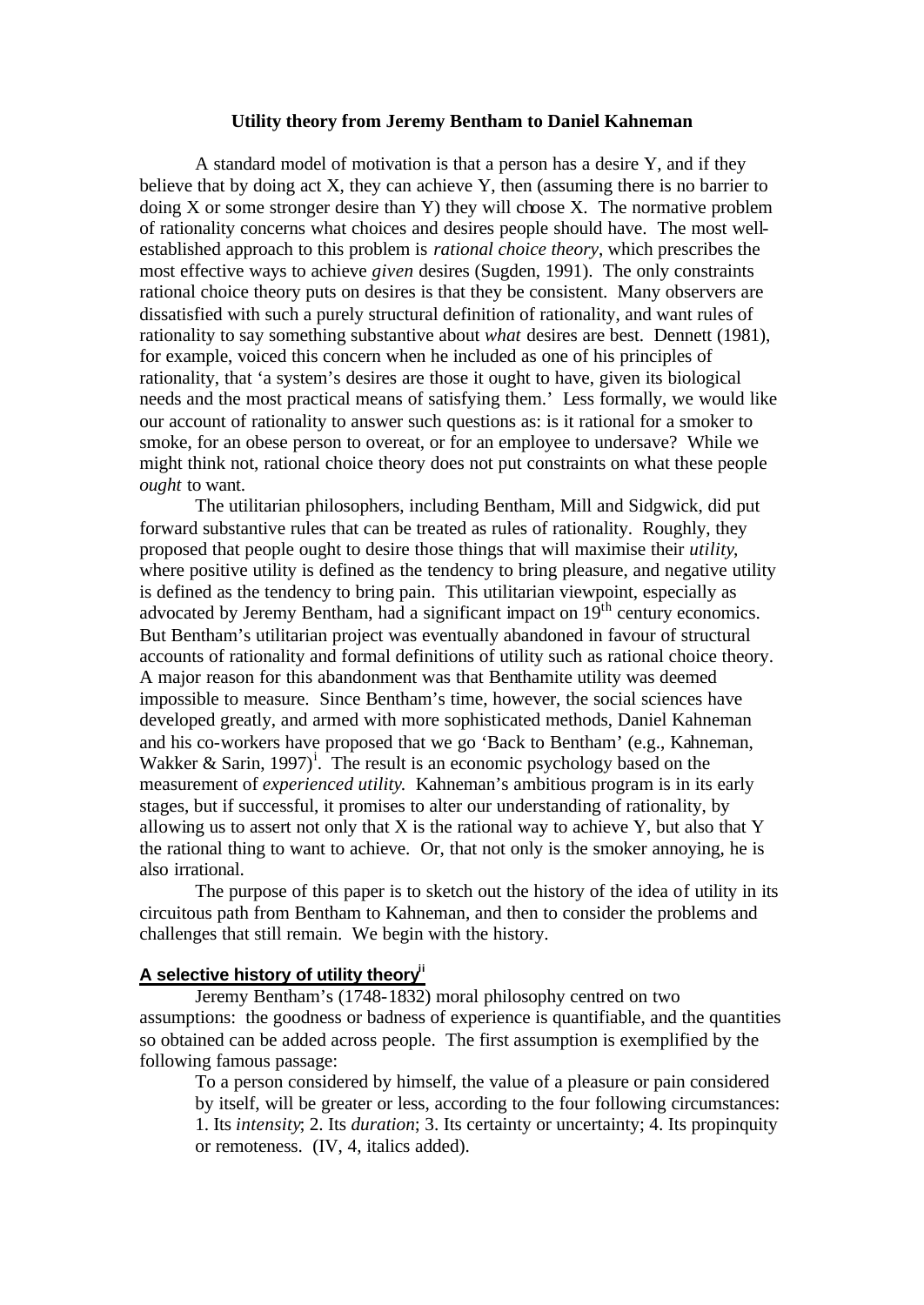In short, if we multiply, for that person, the intensity of feeling times its duration we obtain its value for that person. The second assumption is that we can add up the individual degrees of value to get a measure of the social good. Bentham continues:

Take an account the number of persons whose interest appear to be concerned, and repeat the above process with respect to each. *Sum up* the numbers … . Take the *balance*; which, if it be on the side of pleasure, will give the general *good tendency* of the act, with respect to the total number or community of individuals concerned…. (IV, 6, Bentham's italics).

And so on. The goal of an action (or, as we might put it, the good) was to maximise utility, or, as it was put succinctly by Edgeworth (1879): "The greatest possible value of ∫∫∫*dn dt dp* (where *dp* corresponds a just perceivable increment of pleasure, *dt* to an instant of time, *dn* to a sentient individual.)"

As used by Bentham and his followers, *utility* was the tendency of an object or action to increase or decrease overall happiness. Benthamite utility is also logically separate from what choices are actually made: Someone, such as a smoker, might choose something that has lower utility than its alternative. Therefore, simply knowing what people want will not tell us what they should have.

Bentham's ideas had a profound influence on the economists of his and subsequent generations, most notably such classical economists such as Gossen (1810-1858), Jevons (1835-1882), Marshall (1842-1924) and Edgeworth (1845-1926). Jevons (1888), in the preface to *The Theory of Political Economy*, stated that "In this work I have attempted to treat Economy as a Calculus of Pleasure and Pain. (PF. 3)." These economists looked forward to a time when utility could be measured directly (Edgeworth proposed a 'hedonimeter') although, they also believed that the best approximation they had was behaviour in the marketplace:

A unit of pleasure or pain is difficult even to conceive; but it is the amount of these feelings which is continually prompting us to buying and selling, borrowing and lending, labouring and resting, producing and consuming; and it is from the quantitative effects of the feelings that we must estimate their comparative amounts. (I. 17).

As hinted by this passage, while pleasures and pains constituted the metaphysical foundation of utilitarian economics, neither their measurement nor even their existence was central to their *methods*. Rather, choice behavior was assumed to reflect, however roughly, the quantity of utility derived from a choice. Marshall (1920), indeed, was explicit about what assumptions were being made, and their potential shortcomings (even as he distinguished between what we will later be calling decision utility and experienced utility):

It cannot be too much insisted that to measure directly, or *per se,* either desires or the satisfaction which results from their fulfilment is impossible, if not inconceivable. If we could, we should have two accounts to make up, one of desires, and the other of realized satisfactions. And the two might differ considerably. … But as neither of them is possible, we fall back on the measurement which economics supplies, of the motive or moving force to action: and we make it serve, with all its faults, *both* for the desires which prompt activities and for the satisfactions that result from them. (Book III, Chapter III, Footnote 57).

Likewise, while the concept of *total utility*, meaning the total pleasure or pain that choices brought, was central to normative economic thinking, only *marginal*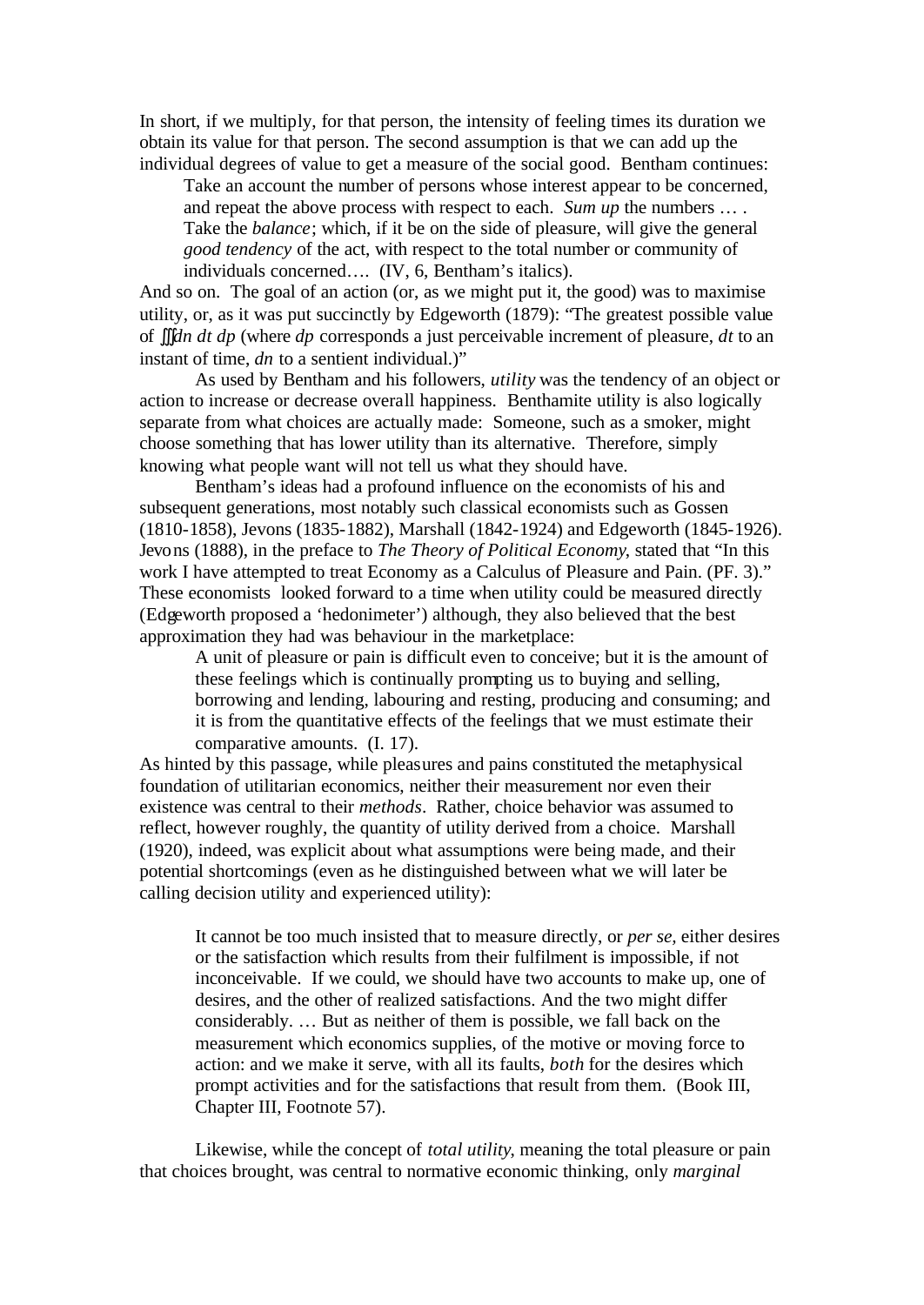*utility*, meaning the pleasure or pain from an additional unit or 'dose' of a good was needed in their economic analysis. The marginalist revolution – due in large part to the economists cited above – based its account of individual decision making on what Stigler (1950a) calls the 'fundamental principle of marginal utility theory:' In Gossen's words, 'Man maximizes his total life pleasure if he distributes his entire money income … among the various enjoyments … so that the last atom of money spent on each single pleasure yields the same amount of pleasure (cited in Georgescu-Roegen, 1968, p. 244).' In symbols, this condition is:

$$
\frac{MU_1}{p_1} = \frac{MU_2}{p_2} = \dots = \frac{MU_i}{p_i}
$$
, for all *i*.

Where  $MU_i$  is the marginal utility of good *i*, and  $p_i$  is its price. The Benthamite project, therefore, was further reduced because there was no longer any need to measure, or even to theorize about, total pleasure or pain. Even if marginal utilities were measured on a cardinal scale, they would tell us nothing about how much total utility there was (even if it was maximized) because they are still only measured up to an additive constant. As Georgescu-Roegen puts it:

The level of utility can be visualized as a bottomless ocean; the wave on top can, nevertheless, be seen by a navigator and described by the curve of marginal utility. (p. 241).

But if we want to know the *volume* of the ocean, knowing about the waves is of very little help.

Marginal-utility nonetheless retained a degree of cardinal measurability in that differences between increments could be interpreted on a ratio scale: it was still possible to state that the difference between a cup of coffee and a cup of tea was greater than that between a cup of tea and a glass of lemonade. A new analytical problem arose, however, that eventually undermined even marginal utility. This was the fact that utilities are not independent – the marginal utility from a kilogram of coffee, for instance, depends on whether one owns an espresso machine or only a saucepan. Edgeworth dealt with this problem by proposing that total utility is a function of the entire basket of goods or opportunities faced by the consumer, or  $U=U(x_1,x_2,...,x_n)$ . The utility of a bundle of goods could be represented in a multidimensional space (one dimension per good) with more preferred bundles located above less-preferred ones. Bundles having the same value could be joined together to form an indifference curve. This analysis soon led to the ordinal revolution in utility theory, which eliminated all reference to total utility. Thus, although Edgeworth was a devoted Benthamite, 'by an irony of history, the ardent utilitarian thus became the pathfinder of ordinalism. (Alchian, 1990, p.282).'

Pareto (1848-1923) rejected altogether the idea that quantities of utility mattered. He observed that if we map preferences onto Edgeworth's indifference curves, we know everything necessary for economic analysis. To map these preferences, we obtain pairwise comparisons between possible consumption bundles. The agent will either be indifferent between each bundle, or else will prefer one to the other. By obtaining comparisons between all bundles, we can draw a complete map of an individual's utility. To predict his or her choices under a given budget constraint, we then need only to determine which bundle(s) are on the highest achievable indifference curve. Conversely, we can also assume, from the individual's choice, that because a bundle is chosen, it must be on that highest indifference curve (the principle of *revealed preference*). Observe that Pareto's procedure makes no reference to *any* cardinal utility measure. If you assign a number to each indifference curve, the set of numbers you assign will not matter as long as higher indifference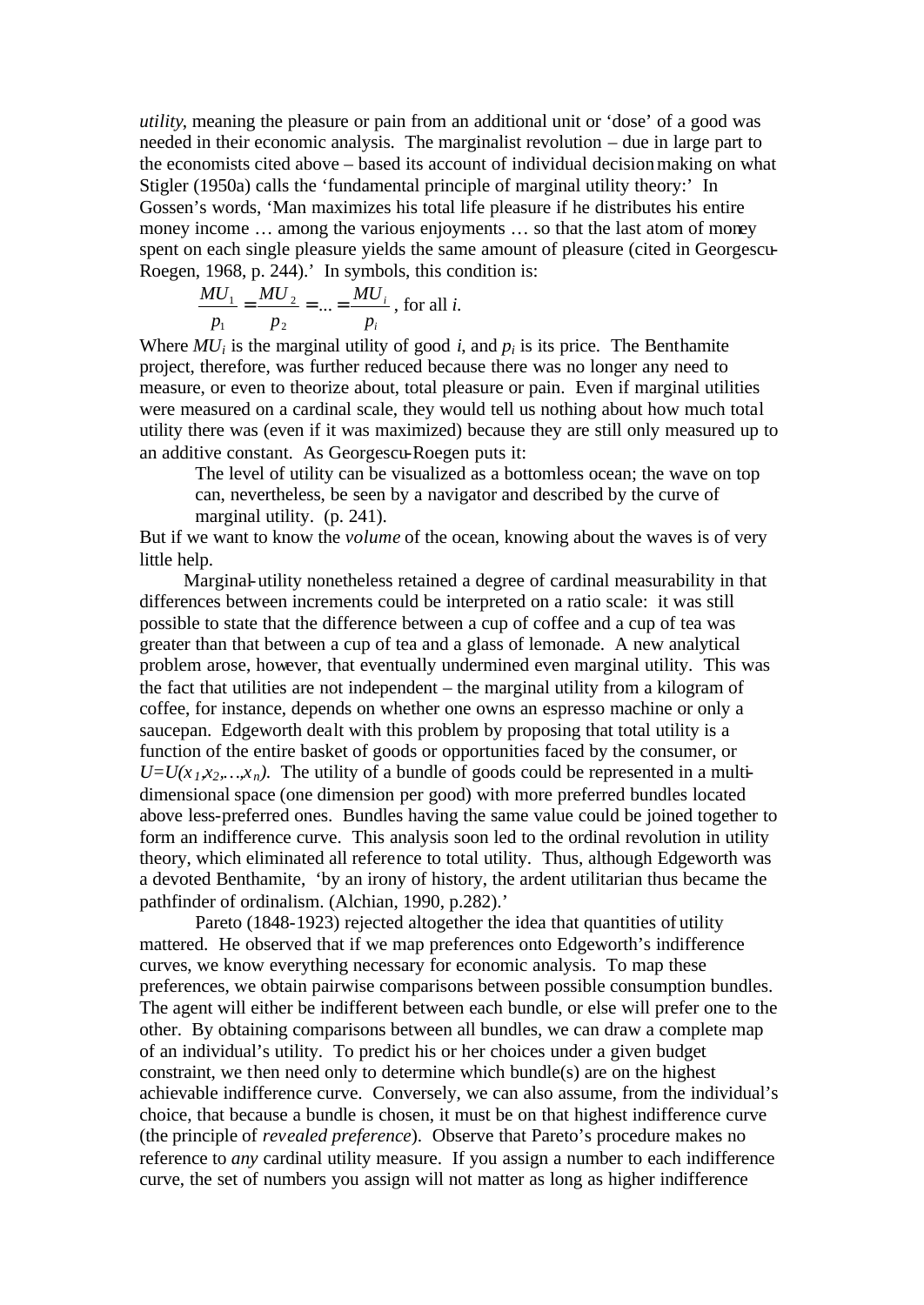curves get higher numbers. Any monotonic increasing transformation (such as multiplication by a positive constant) can be applied to those numbers and all the necessary information will be retained. This *ordinal* utility function, therefore, represents a complete abandonment of Benthamite utilitarianism. First, utility no longer has any relationship with degrees-of-happiness, and even the promissory note of Jevons and Marshall has been abandoned. Second, the numbers assigned to bundles cannot be combined across people. Third, even the differences between these numbers are incomparable. Moreover, there is no suggestion (as was found in the passages from Jevons and Marshall) that ordinal utility is merely a half-way house to eventual cardinality once the science of measurement has developed sufficiently. Hicks (1939), the arch-ordinalist, underlined this when he observed that:

… this does not mean that if any one has any other ground for supposing that there exists some suitable quantitative measure of utility, or satisfaction, or desiredness, there is anything in the [ordinal-utility] argument to set against it. If one is a utilitarian in philosophy, one has a perfect right to be a utilitarian in one's economics. But if one is not (and few people are utilitarians nowadays), one also has the right to an economics free of utilitarian assumptions. (p. 18).

An apparent partial return to cardinal utility was brought in by a new approach to utility measurement, first proposed by Von Neumann and Morgenstern. They showed that just as an indifference map can be drawn from consistent choices between outcomes, so a cardinal utility function can be drawn from consistent choices between gambles. Consistency, in this case, means that choices conform to a set of axioms that are logically equivalent to a utility function. The axioms are simple principles which all reasonable people will agree should be conformed to by a rational decision maker. Because of the logical equivalence, if the agent's preferences conform to these axioms, then they can be described with a utility function that is unique up to a linear transformation. There is no necessary relationship between utility, as derived from consistency with the axioms, and the experience of the decision maker, or his satisfaction (see, Ellsberg, 1954). The utility function summarizes the person's preferences and nothing more. So the return of measurable utility offered no comfort to the Benthamite.

## **Back to Bentham: Experienced utility**

The preceding section showed how economics became increasingly separated from the Benthamite goal of maximising the social good. This goal, however, has been revived by a new empirical approach to utilitarianism, based in large part on Daniel Kahneman's theory of experienced utility<sup>iii</sup>. This theory is based on the belief that that there is a 'measurable' good that is separable from the choices people make. In this section, I begin with a brief introduction to experienced utility, which then leads to a discussion of what needs to be done for this theory to achieve its Benthamite ambitions.

Before a cautionary remark is in order. Kahneman is very aware of many problems with the application of the theory of experienced utility, and thus reluctant to make broad generalisations. We can distinguish, therefore, between a strong and a weak version of the theory. The strong version, the one closest to Bentham, is in my view the one with the greatest potential, but one which Kahneman should not be required to justify. Kahneman, Wakker and Sarin (1997), for example, explicitly distance themselves from the strong view by sharply limiting its application:

Our normative treatment of the utility of temporally extended outcomes adopts a hedonic interpretation of utility, but no endorsement of Bentham's view of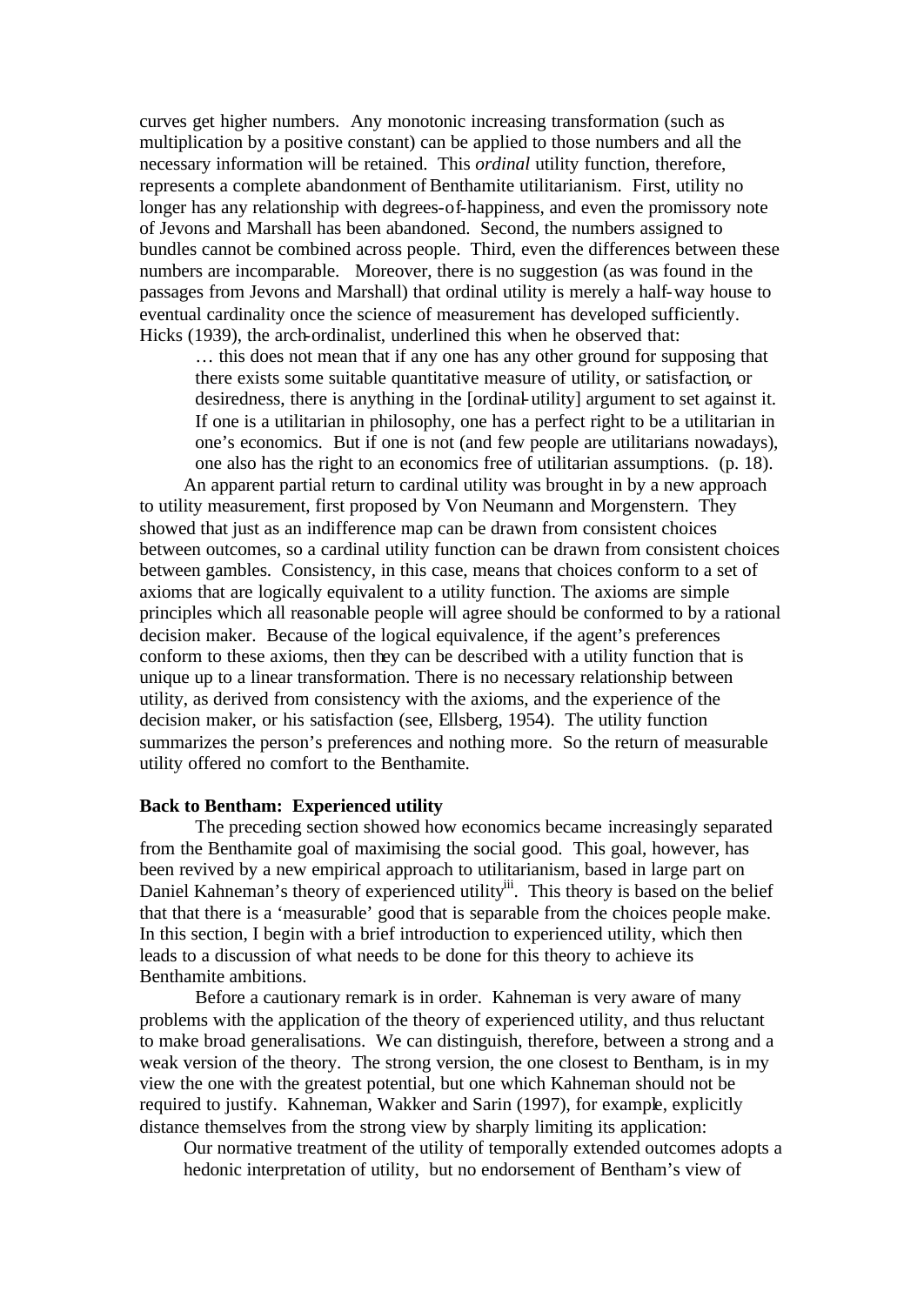pleasure and pain as sovereign masters of human action is intended. Our analysis applies to situations in which a separate value judgment designates experienced utility a criterion for evaluating outcomes.' (p. 377).

Although most of the comments that follow apply to any version of the theory of experienced utility, I direct my attention to the strong theory.

The premises of the (strong) theory of experienced utility can be stated in a few propositions. Firstly, at every moment we are experiencing utility, meaning pleasure and/or pain (this is termed *instant utility*). Second, this utility has *quantity* and *valence*, with a neutral point on the boundary between desirable and undesirable, pleasure and pain. Third, keeping in mind Kahneman's own reservations, this utility is all that makes an experience good or bad. Fourth, by integrating instant utility over a period we obtain the *total utility* for that period. Fifth, an optimal decision is one that maximises total utility (or expected total utility). Finally, to make this a workable theory, instant utility must be measurable, up to at least an ordinal and ultimately a ratio scale<sup>iv</sup>.

Kahneman and co-authors distinguish between experienced utility and *decision utility*, which is the utility reflected in choices, or revealed preferences. Kahneman emphasizes there is no logical requirement for experienced utility and decision utility to coincide, and that if the two utilities differ in their prescription, we may want to favour experienced utility. This fits our intuitions about smokers: they may decide to have a cigarette (decision utility), yet be better off if they don't (experienced utility).

Kahneman and his co-workers have conducted many studies demonstrating how experienced and decision utility can differ. These studies draw on a normative principle of rationality, *temporal monotonicity*, analogous to the principle of stochastic dominance in risk. Temporal monotonicity means that if you have two identical experience sequences, and improve part of one sequence, then the changed sequence should be preferred to the unchanged one, while if you worsen part of it, the unchanged sequence should be preferred:

Consider two episodes that are preceded and followed by a steady state of hedonic neutrality. Assume that the second episode is obtained by adding an unanticipated period of pain (or pleasure) to the first, prior to the return to the neutral state. The monotonicity principle asserts that the hedonic quality of the added period determines whether the longer episode has higher or lower global utility than the shorter. In other words, adding pain at the end of an episode must make it worse. Adding pleasure must make it better.

Kahneman et al. (1993) have conducted several tests to determine if decision utility conforms to this principle. In one, participants first experienced two painful immersions of a hand in cold water. Both hands were immersed (at different times) in ice-cold (14.1°C) water for 60 seconds. One hand was then removed immediately, while the other was left in the water, which warmed up to a still uncomfortable 15.2°C over an additional 30 seconds. The *total* pain, meaning the sum of instantaneous pain multiplied by duration, was certainly greater for the second hand, yet when asked which of the two experiences they would prefer to repeat almost 70% chose the longer one. This shows that decision utility differs from experienced utility. Moreover, decision utility appears to be mistaken because it directs the decision maker to suffer unnecessary pain.

Kahneman also considers why decision utility systematically differs from experienced utility. One reason is that *remembered* utility, presumably a major determinant of decision utility, is a gestalt impression constructed from only a small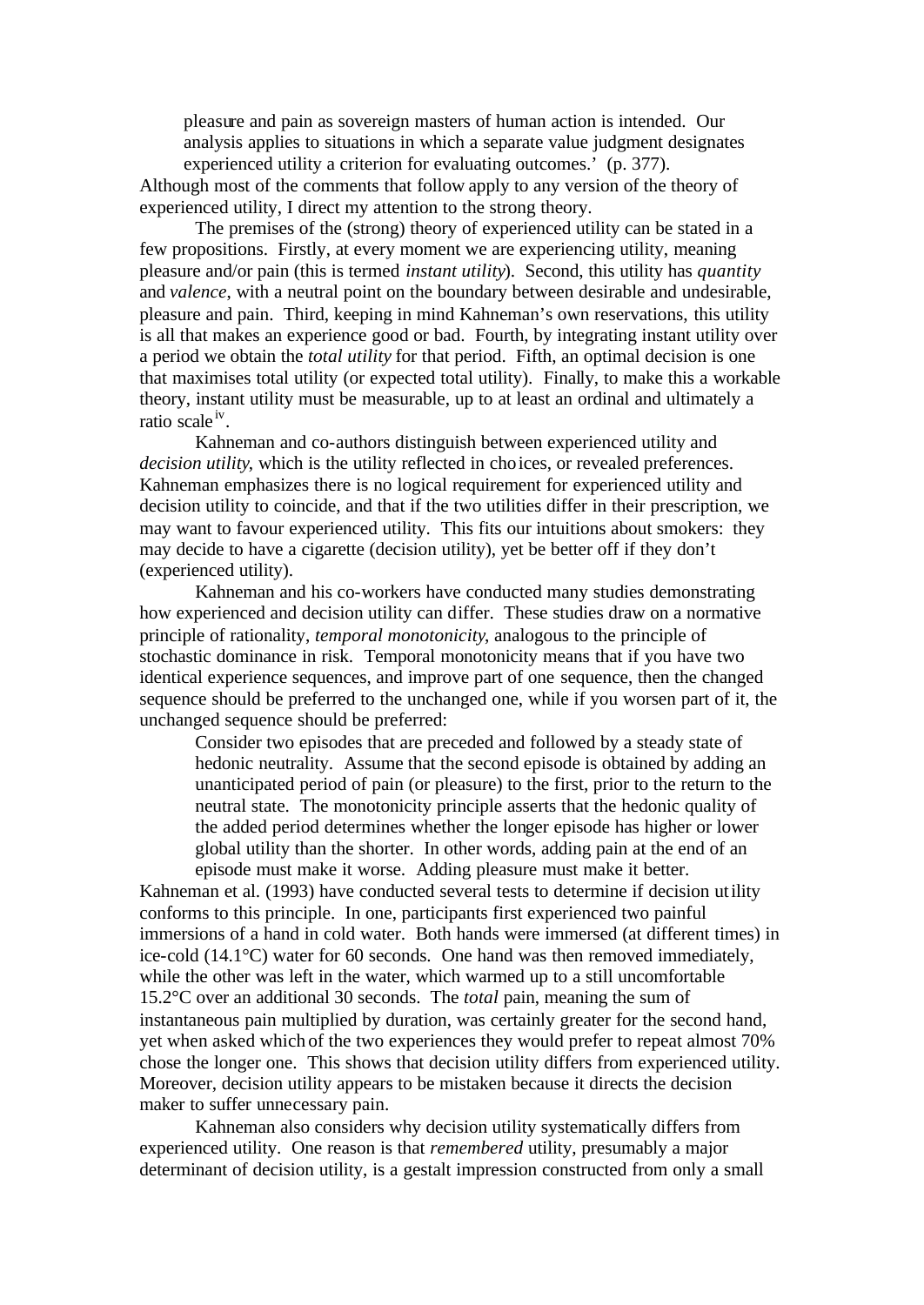and often biased sample of experience. He proposes the peak-end rule, which is that remembered utility is the average of the instant utility measured at the peak and the end of an experience. In the cold water study, for instance, the peak pain in the two experiences was identical, while the pain at the end (14.1°C versus 15.2°C) was not. When the two quantities are averaged in memory, the longer experience is preferred, violating temporal monotonicity.

Such studies (and there are many) make it clear that what people will choose often differs from what gives them the most pleasant (or least unpleasant) experiences. Moreover, they suggest it is possible to objectively measure the pleasantness and unpleasantness. Admittedly, up to now the research has focused on simple events involving simple sources of pleasure and (mostly) pain, but it offers hope that Bentham's utilitarian project can be successfully revived.

In the next three sections I consider how the theory of experienced utility has dealt with three challenges that have dogged utilitarian theory. The first concerns dependent utilities: the fact that the utility of an act depends not only on the person's tastes, but also on everything else that person has or does. The second concerns the problem of the indeterminate origin of the utility function (the ocean problem). The third is the ultimate test for any utility theory that has welfare implications –whether one person's utility can be compared with another's. As will become clear, I believe only some of these challenges have been met successfully.

## **Dependent utilities**

As already discussed, early economists (i.e., pre-Edgeworth) assumed, at least for analytic purposes, that the utility from a given quantity of goods was independent of what other goods were possessed. That is, the total utility of the bundle  $(x_1, x_2, \ldots, x_n)$  $x_i$  is given by  $u(x_1) + u(x_2) + ... + u(x_2)$ . This is an unrealistic assumption, as can be readily seen. For instance, the utility contribution of each member of a complementary pair, like a loaf of bread and a toaster, is the sum of their utilities conditionalised on the other item in the pair:  $u$ (toaster, bread) =  $u$ (toaster|bread) + u(bread|toaster). In reality, there are no goods that are completely independent, so the total utility has to be calculated as:

$$
\sum_i u(x_i \mid \{x_j, j \neq i\}).
$$

From the measurement perspective, calculating total utility in this way is practically impossible. Moreover, the consumption bundle is itself an idealization. No one has ever, nor ever will have, constructed an account of a single consumer's consumption bundle. To attempt to do so would be the economic analogue of the genome project, except that while we can unambiguously identify a gene, we cannot unambiguously identify a good.

Both these problems are overcome by the measurement of experienced utility. Instant utility is the aggregate effect of the entire consumption bundle as it is experienced at every moment. This is illustrated in Figure 1. Imagine that the individual has a consumption bundle of three goods, and that the stacked line chart gives the contribution of each good to current happiness (the utility contribution is the difference between one line and the next). To know instant utility, all we need to know is how the person feels at a given time. We do not need to know what contributes to that feeling, nor by how much. Moreover, if we want to know how much a specific good will contribute when added to a person's consumption bundle, we only need to measure instant utility up to the point when the good arrives, and then after it arrives.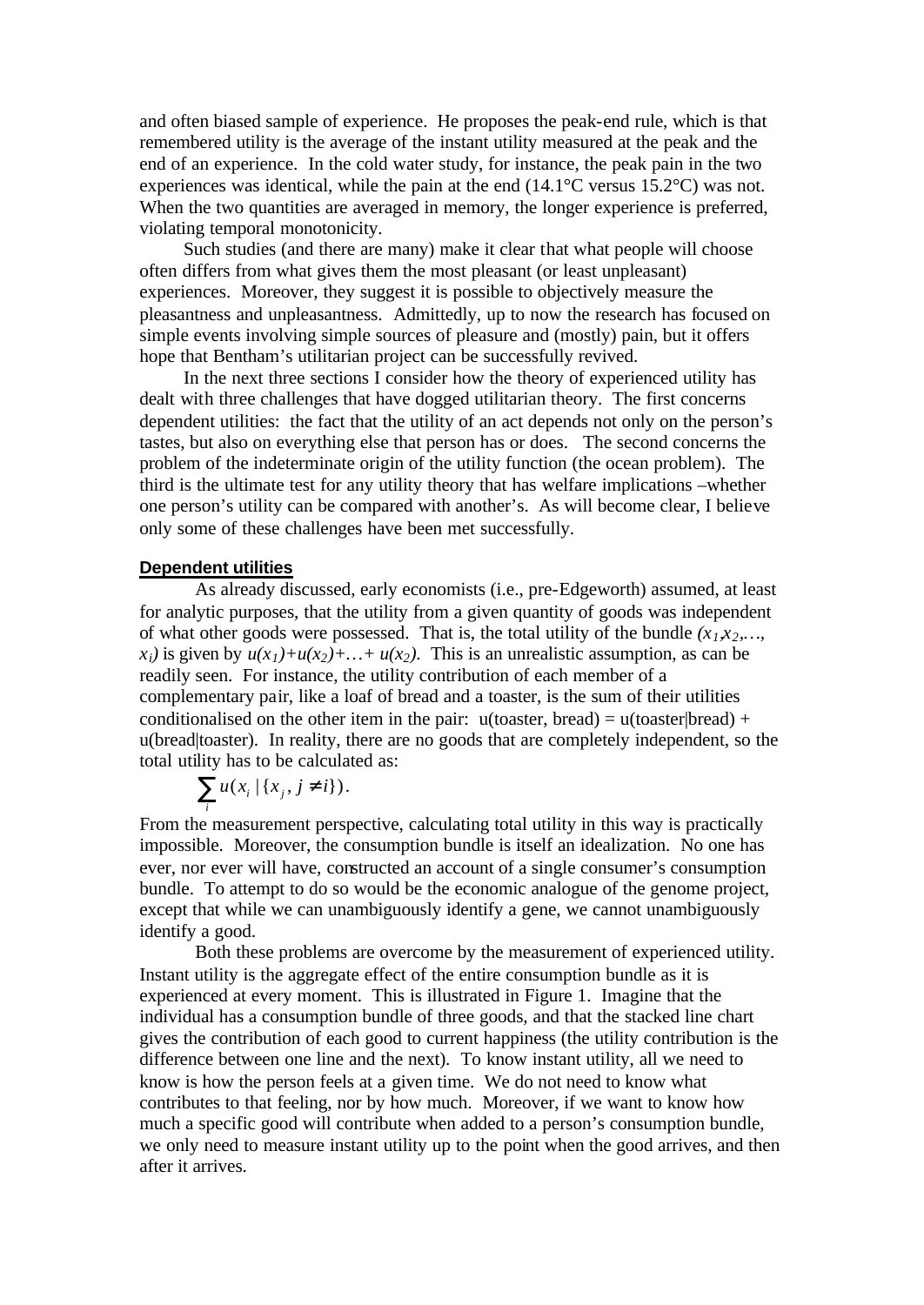The theory of experienced utility also deals with the closely related issue of *temporal separability*. It is well known that our experience at one time can influence our experience at another time, with great experiences making good ones look bad, and bad experiences making good ones look great (Frederick & Loewenstein, 1999). The value of a sequence, therefore, cannot be obtained by summing the separate



## Time

values of each outcome in a sequence, without knowing their value in their temporal context. Measurements of instant utility, however, *can* be summed (or *concatenated*) without knowing their temporal context, because these measurements are made in their temporal context, and thus automatically take it into account. This means that while one who receives £30 today and £60 tomorrow might be happier than one who receives £60 today and £30 tomorrow, yet one who experiences 30 units of utility today and 60 tomorrow is no happier than one who experiences 60 units today and 30 tomorrow.

In this way, the theory of experienced utility is able to overcome a major barrier to the Benthamite project by measuring total utility despite the impossibility of determining the contribution of each action to their utility. As we discuss next, however, two further barriers to that project are not yet fully resolved.

## **The origin of the utility function**

To measure total utility it is essential to identify a true zero-point relative to which utility measurements can be made. Georgescu-Roegen's (1968) 'ocean problem' arose because the zero-point was the bottom of the ocean. This implies that the point of 'zero utility' is the worst possible state. Kahneman, however, like Bentham before him, locates the zero point as a neutral state between bad and good. The problem is then changed to the much simpler one of determining the average height of a mountain range, where sea-level is zero.

The zero point is defined in two ways: First, as a state where experiences are neither pleasant nor unpleasant; second as the dividing line between stop/go signals for the decision maker:

The natural zero of the scale of moment utility should be 'neither pleasant nor unpleasant – neither approach nor avoid.' (Kahneman, 2000a, p. 684)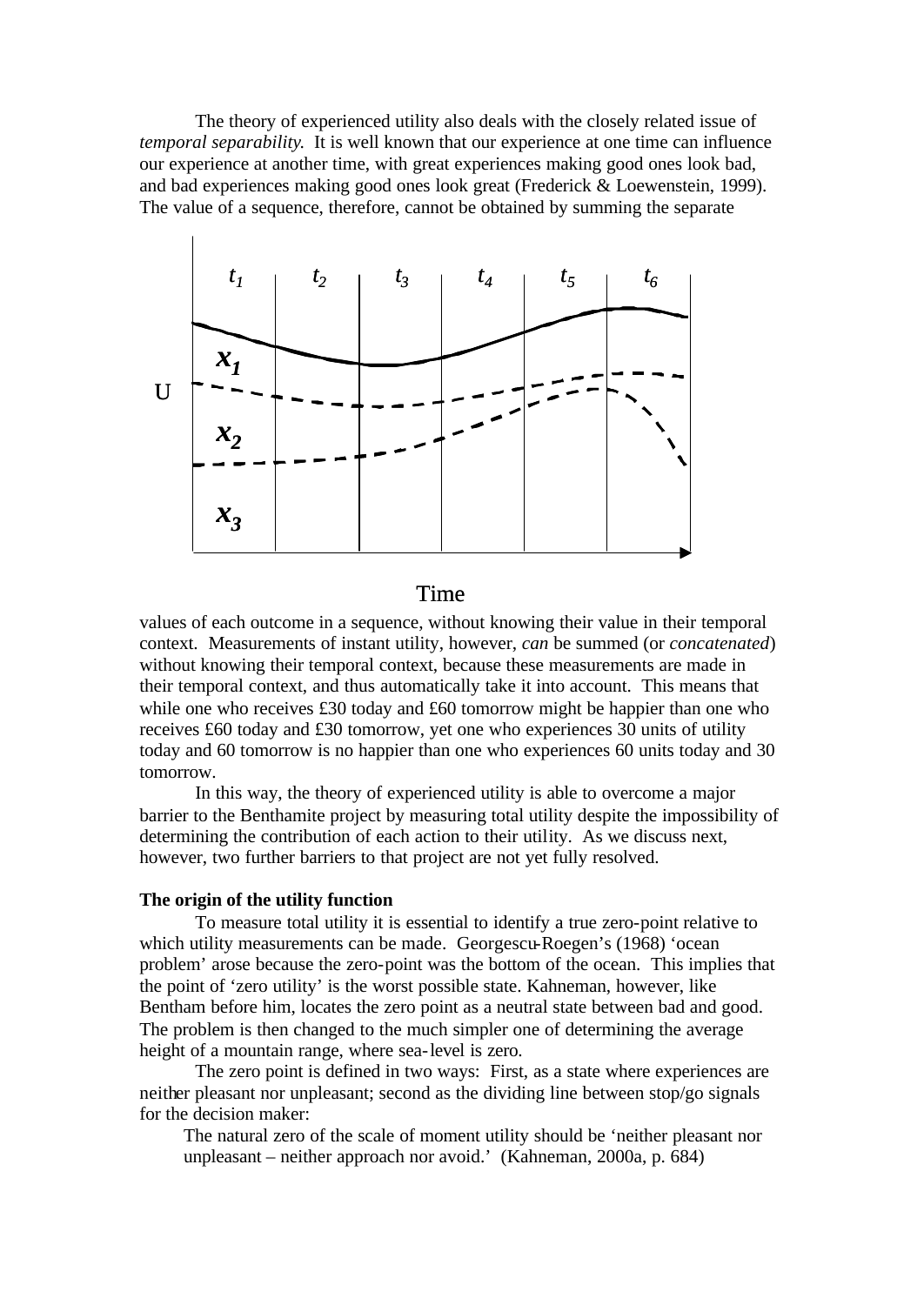Pleasure is evidently a "go" signal, which guides the organism to continue important activities such as foreplay or consuming sweet, energy-rich food. Pain is a "stop" signal, which interrupts activities that are causing harm, such as placing weight on a wounded foot. (Kahneman, Wakker & Sarin, 1997, p. 379). Like hot and cold, the experiences of pleasure and distress differ in quality. A scale that ranges from extreme pleasure to extreme distress (or from very hot to very cold) effectively comprises separate scales for two distinct attributes. The two scales are joined by a distinctive neutral point. … *The stimulus that gives rise to a neutral experience may be different in different contexts, but the neutral experience itself is constant*. (italics added, Kahneman, Wakker & Sarin, 1997, p. 380).

A key feature of the neutral state is that it is a point where *experience quality* is invariant. The italicized sentence concluding the above passages emphasizes that sometimes it requires a higher or lower temperature to induce a neutral feeling between 'hot' and 'cold,' but that the feeling itself doesn't change. Kahneman's view is that there is a similar neutral state between pleasure and pain.

I admit to doubts about whether such a neutral hedonic state actually exists. To illustrate these, I will consider the pleasure and pain, and not the sensation of hot and cold, caused by heat. This is illustrated in Figure 2. The temperature is denoted by the x-axis, and the feeling associated with that temperature is denoted by the yaxis. The vertical dotted line depicts the division between hot-and-cold (the neutral state), and the horizontal line the division between pleasure and pain. There is also an optimal level of temperature, denoted 'just right' in the figure. Can we specify the two neutral points, the one where cold becomes warm, the other where unpleasant becomes pleasant? We have all done the experiment many times. Imagine you have filled the bathtub with hot water. You put a toe in, but find it is too hot. Nonetheless, you force yourself to get in. The bath cools, and shortly you find it is too cold, and you either have to add hot water or get out. At some point you crossed the neutral point between hot and cold. But you didn't cross a neutral point between pleasant and unpleasant. Rather, the bath was mildly unpleasant when you got in, and mildly unpleasant when you got out. Moreover, the point at which you crossed from warm to cold, and the point when the bath moved from being unpleasantly cold to unpleasantly warm was the same point  $-$  it was, in fact, the point labeled 'just right' in the figure.



ºC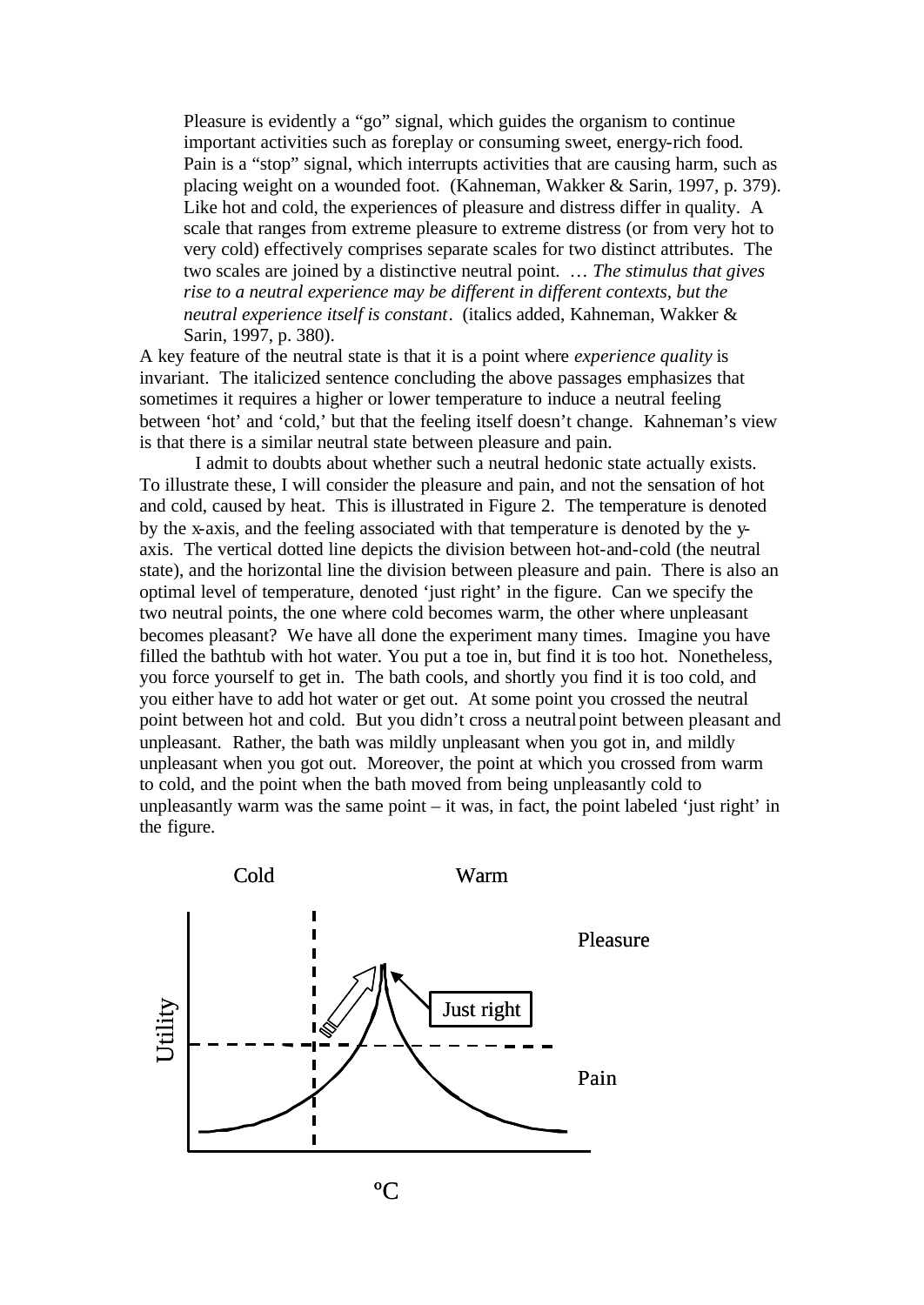There was no identifiable neutral point in the bath, therefore, but an *optimal* one. As far as temperature is concerned it could not get any better. We can make a similar observation for hunger. When you are hungry you eat; you reach a state of satisfaction and do not want any more; this is not a neutral state, but the best possible one. If you eat too much or too little you are dissatisfied. Moreover, there is no state corresponding to 'neither hungry nor not-hungry.'

To return to the bathtub again. Imagine you get into a too-hot bath with a good book. Your desire to read the book is strong, and the bath is cooling. Because you are gaining some pleasure from reading, however, you stay in the bathtub until the coldness of the water outweighs the reading pleasure. The better the book, the longer you will remain. The decision to get out of the bath is a manifestation of the 'stop' signal in action, and although we could treat the sensation at that point as corresponding to the zero point, it will not meet the requirement of being context invariant. The decision depends not only on what we are doing at the time, but also on what the options are. If we plan to go straight to bed and continue reading after getting out of the bath, then the stop signal will come much earlier,and when we are experiencing a higher level of pleasure, than if we have to get out and complete our tax return. The stop and go signal always depends on *what* the options are. That is, we choose A over B because A is better than B, not because A is pleasurable and B is painful. I do not think there is any way of measuring, or even conceptualising, the zero-point in the absence of specific choice options. This means that the stop-go point itself has no meaning outside of the choice context, and does not depend on the presence of a zero-point<sup> $v$ </sup>.

Even if we cannot define a point of neutral sensation, however, this does not mean we cannot isolate times when we are experiencing something that can be called 'pleasure' and something that cannot. For instance, when discussing what it is to be happy he proposes that:

As a first approximation, it makes sense to call Helen 'objectively happy' if she spent most of her time in March engaged in activities that she would rather have continued than stopped, little time in situations she wished to escape, and … not too much time in a neutral state in which she would not care either way. (Kahneman, 1999, p. 7).

This first-approximation is reminiscent of Gilbert Ryle's (1949) view of pleasure:

'… to enjoy doing something, to want to do it and not to want anything else are different ways of phrasing the same thing. … To say that a person has been enjoying digging [in the garden] is not to say that he has been both digging and doing or experiencing something else as a concomitant or effect of the digging… his digging was the pleasure, and not a vehicle of his pleasure.' (p. 108).

Putting aside the issue of a neutral state, both Ryle and Kahneman point out there are times when we wish we were doing something else, and times when we do not. But we don't wish we were doing something else merely because we are in a positively unpleasant state, but because we have something better to do. We can be enjoying ourselves (i.e., be above the neutral point) yet still dissatisfied.

## **Interpersonal comparability**

One of the major shortcomings of most approaches to measuring utility is that the measurements cannot be used as Bentham wished – to measure the total welfare implications of an act. The central problem has always been that of interpersonal comparability. We have no warrant for taking measurements of utility from different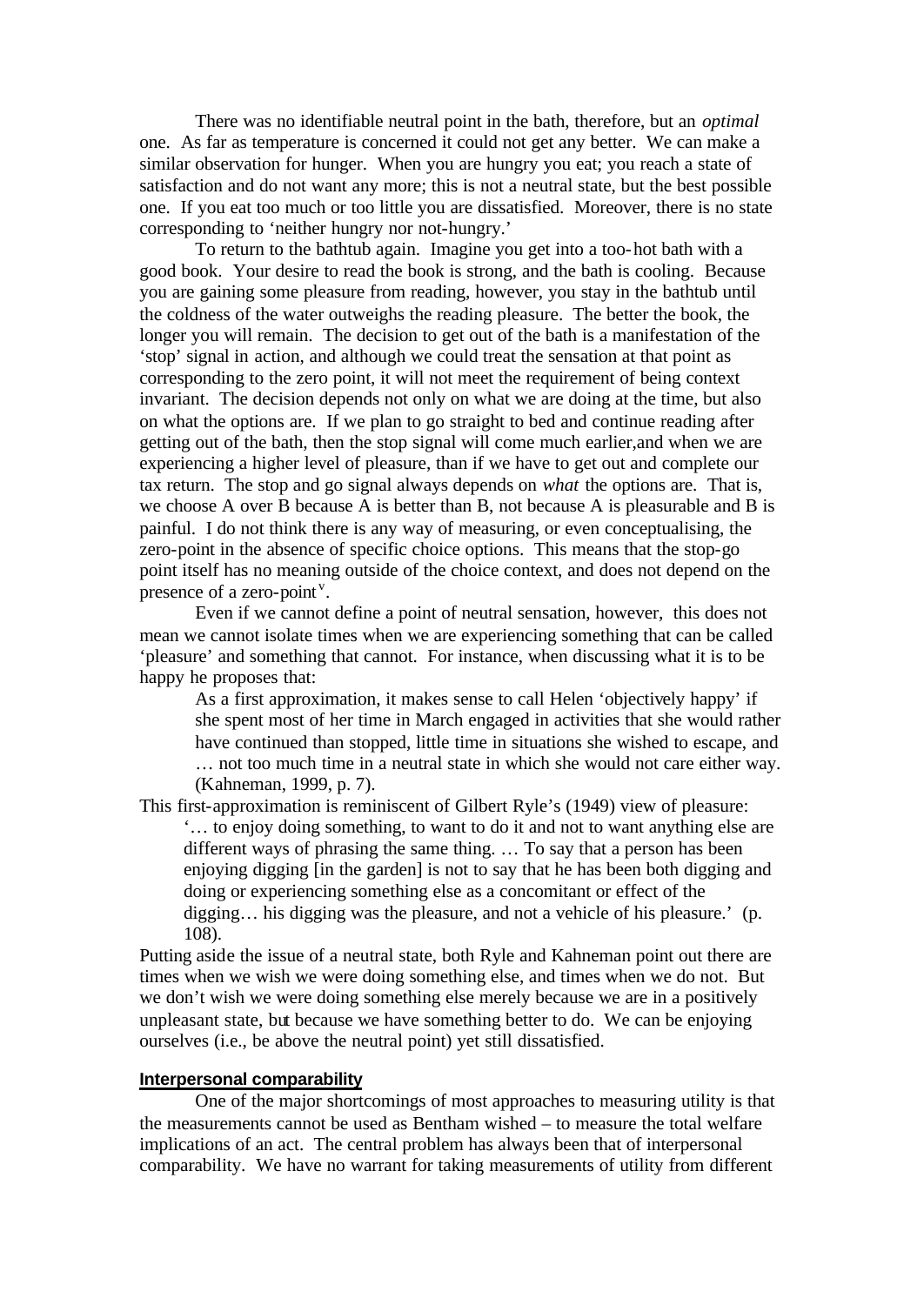individuals and combining them into meaningful aggregates. Kahneman (2000a) suggests that experienced utility solves, or at least has the potential to solve, this problem. The argument is based on three empirical observations. Firstly, there is often strong interpersonal agreement about the effects of experiences, especially of pain. Kahneman cites Algom and Lubel's (1994) finding that 'the relation between a measure of the physical strength of labor contractions during childbirth and selfreports of pain was generally similar for different women' (Kahneman, 2000a, p. 684). Second, there is strong agreement in experience ratings between actors and observers: By observing someone's winces and groans, it is possible to gain a pretty good idea of the strength of their feeling. Finally, there is a strong correlation between self-reported pleasure and pain and physiological measures (e.g., Davidson, 2000).

I suggest these observations do not, however, really address the *core* problem of interpersonal comparability. There are two varieties of comparability. The first is whether we can say, at least to a first approximation, that certain experiences are universally worse or better than others; the second is whether the magnitude of the experience for one person is comparable to that of another. Although the second problem is the one that must be solved before we can assess total social utility, only the first is addressed by the evidence provided. We should not be surprised that many stimuli (temperature, pressure, the death of a loved one) yield feelings that can be predictably ranked. We also should not be surprised that there are certain hedonic universals, such as satiation and habituation. But this does not really solve the problem of interpersonal comparability, which is whether the units on the measurement scale correspond to the same level of sensation for everyone, and not whether experience A is always worse than B. To illustrate this, suppose several people rate the pain from 10 shocks of different intensity. Virtually everyone's ratings will follow the objective intensity of the shock, and it is even likely that a similar Fechnerian formula will fit shock intensity to pain intensity for each person. Yet this does not mean the shocks *felt* the same to each person.

Although the kind of interpersonal comparability actually achieved does allow for some judgments about which society is better, these judgments may be no different than those that can be made in the absence of this comparability. They are, in fact, judgments of Pareto optimality. Imagine that we could measure each person's total utility under two different social conditions. Because we assume that for each person, a higher total utility means a better society, we do know that if in Society A everyone has at least as much total utility as in Society B, but at least one person has more utility in A then in B, then we should choose A. But if there are two distributions in conflict, then even knowing everyone's total utility we cannot adjudicate between outcomes. If I am better off in A than in B, and even if everyone else is better off in B than in A, it is not certain that the optimal *total* distribution is B. Rather, we have to fall back on the same intuitions or rules-of-thumb that economists and philosophers have always used to overcome the problem of interpersonal comparability. For instance, we might assume that everyone has the same utility function, that the better off benefit less from an additional unit of good than the less well off, or that there are certain needs more fundamental than others.

I have suggested that the theory of experienced utility does not yet resolve all problems posed by the challenges that have been directed at Benthamite notions of utility. But the empirical work that has been guided by the theory, as well as that which supports the theory, nonetheless does go a considerable way to resolving the problems. Moreover, the fact that the questions are now explicitly part of empirical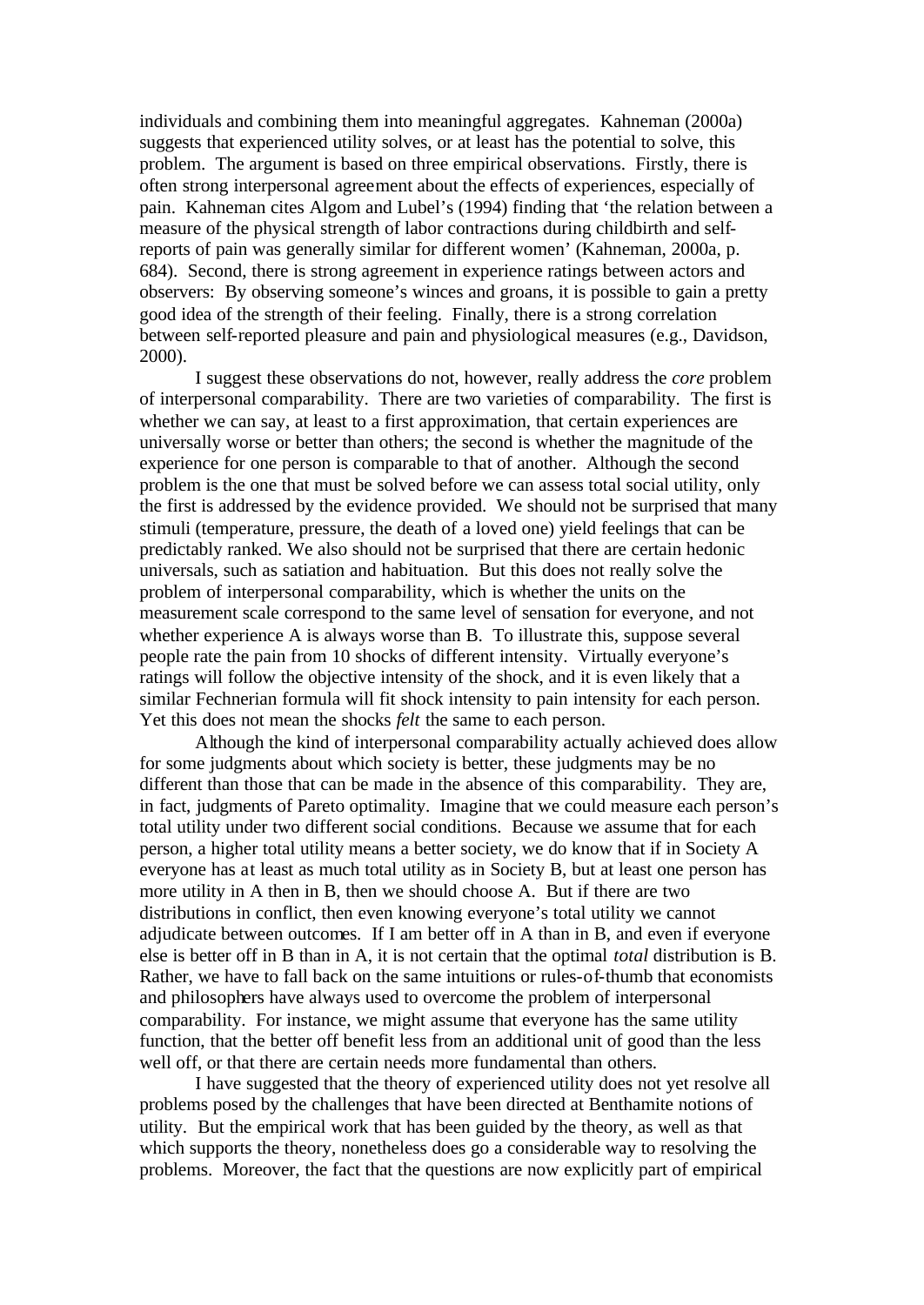science and not, as they were to Bentham and his followers, virtual pipe-dreams, means that the problems are very likely to be solved. In the next section I turn to a different kind of question. Not whether we can reliably measure experienced utility at a level that permits interpersonal comparison, but if, when we can so measure it, we should judge experienced utility or decision utility to be the better measure of what is good.

## **Experienced and decision utility and the good life**

As has been emphasized throughout this paper, the goal of utilitarianism, as well as the 'strong' theory of experienced utility, is to find an objective index of 'the good,' meaning that which makes actions objectively better or worse. This involves at least two criteria: (a) the candidate index must be measured or assessed in some way that can guide decision making, and (b) the index so measured must be the good. Both decision utility and experienced utility meet the first criterion. Decision utility is revealed through choice, and experienced utility is measured through psychophysical methods. Any controversy, therefore, turns on the second criterion. We need to determine on what basis a utility measure should be judged to measure the good.

The Benthamite view is that the correct basis is whether it maximizes pleasure or minimizes pain. There is clear evidence that decision utility does not meet this criterion, and therefore fails this construal of *personal* utility maximisation<sup>vi</sup>. If, therefore, Benthamite utility can be identified with the good, then maximizing experienced utility is a better decision rule. But the question remains whether Benthamite utility can be identified with the good. Or, more precisely (since we are choosing between principles) does experienced utility give a *better* approximation to the good than does decision utility? The answer to this question cannot be automatically answered in the affirmative. Kahneman, Wakker & Sarin (1997) themselves, as we saw in a passage cited above, agreed that 'a separate value judgment' is necessary before Benthamite utility can be identified with the good.

But if we loosen the connection between measured experienced utility and the good, even the bedrock principle of temporal monotonicity can be called into question. To see why, let us consider the apparently straightforward case of whether it is always better to have your hand in cold water for a shorter period. If we start by taking the Benthamite view that pain is a bad in itself, and since longer exposures mean more pain, the short exposure is always better.

But we might also think that it is not pain that is bad, but what pain tells us. Pain, in this view, is merely a signal for us to stop doing what causes pain, and so it is not the pain we should stop, but something else that happens to be associated with pain. If we put our hands in the fire, for example, our subsequent chances of survival are enhanced by the act of removing our hand from the fire, which just happens to be the same as the act of avoiding pain. But if a painful experience has been demonstrated to have no consequences, the signalling value of pain, *in that context*, has lost some of its informativeness, and our evaluation of the signal should be correspondingly updated. If the value of pain is that it is a signal, then the temporal monotonicity principle may not apply in contexts in which pain has no useful signalling power. In short, if pleasure and pain are not the good but the *signal* of the good, then this opens the door to the possibility that experienced utility can be just as 'mistaken' as decision utility.

So far, however, while this shows that experienced utility is not *necessarily* the best index of the good, it does not allow us to adjudicate between experience and decision utility. Assume that the process of evolution has built us to make choices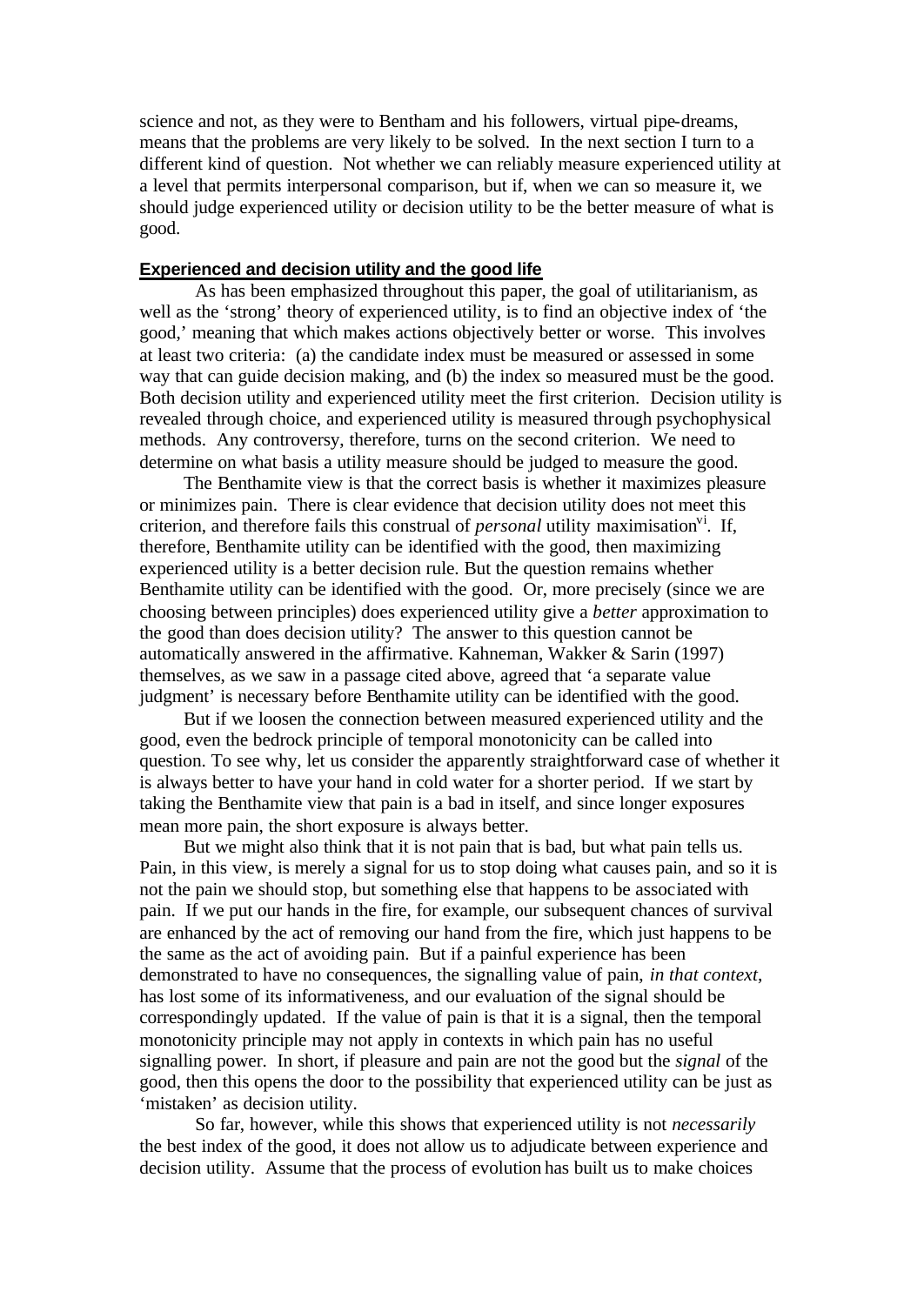that maximise future reproductive success, and that pleasure and pain signal actions that, from an evolutionary standpoint, have been successful or unsuccessful. Indeed, this assumption underlies Kahneman, Wakker and Sarin's (1997) observation that '…the effect of natural selection is to increase overall fitness, not necessarily to produce organisms that maximise pleasure and minimise pain over time.'

One way overall fitness can be increased is by taking future feelings into account. If we choose an action likely to maximise future pleasure, we are also choosing the action likely to maximise future fitness. Yet the apparent failures of decision utility show that nature has given us an imperfect mechanism for maximising future pleasure. We do a bad job of predicting future feelings, and we also systematically misremember past feelings. We do not remember the total utility from past events, but rather remember summary statistics and selected moments. We remember the peak and the end, but underestimate or even ignore duration. One interpretation of this is that when we misremember utility, and then make choices based on this erroneous memory, nature has made a mistake.

One possible mistake is to systematically misestimate the fitness consequences of our actions. That is, fitness might be better predicted by experienced utility than by decision utility. I suggest this is unlikely, and that if we follow this line of argument, decision utility has the greater a-priori claim to being the 'correct' valuation of outcomes. Decision utility is the output of a flexible decision making system that we do not fully understand, but we know that it has been honed, through evolution, to make optimal decisions. Experienced utility is but one measure of one input to the decision utility system, and it appears that nature has learned to put only partial reliance on that input. To identify experienced utility with the good, therefore, is to second guess nearly five million years of evolution.

This is not the end of the argument, however, as we are no longer living in the African savannah, and rules that were the best ones during the Paleolithic era may have little or no significance for today's humans (e.g., Kanazawa, 2004). It is possible, for instance, that fitness in today's environment can be better approximated by total experienced utility than by decision utility. Or, perhaps more importantly, perhaps we shouldn't care about evolutionary fitness at all. According to this view, we should set as our goal the maximization of experienced utility regardless of whether it serves any additional function. Experienced utility is an *end in itself*, and we should not be slaves to our natural utility function. We can reject nature's strictures, and judge pleasure and pain (or, more generally, happiness) to be the ultimate good after all. This truly does bring us 'Back to Bentham.'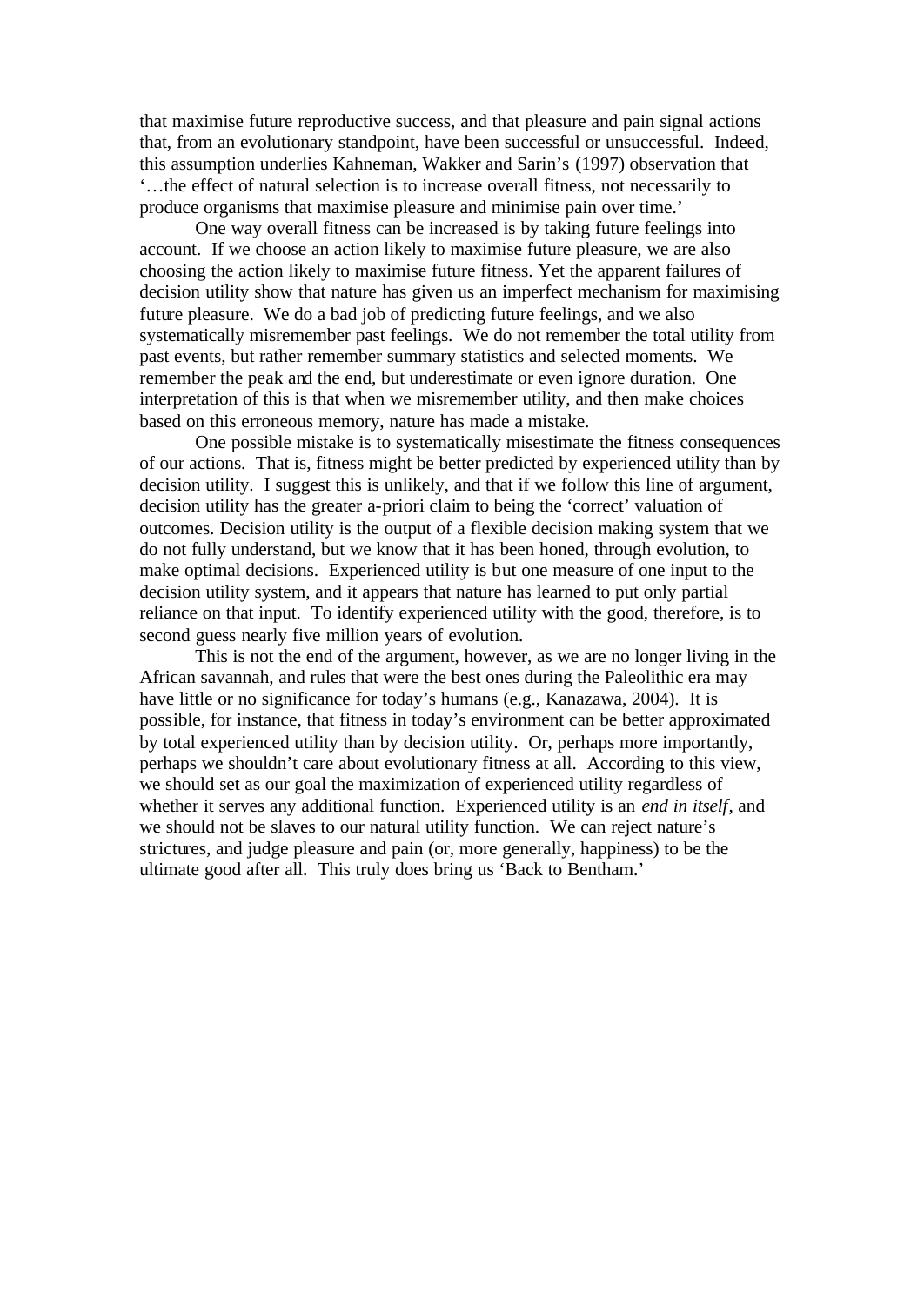#### **References**

- Bentham, J. (1824/1987). An introduction to the principles of morals and legislation. In J. S. Mill and J. Bentham, *Utilitarianism and Other Essays*, Harmandsworth: Penguin.
- Davidson, R.J. (2000) 'Affective style, psychopathology and resilience: Brain mechanisms and plasticity', *American Psychologist*, 55, 1196-1214.
- Davidson, R.J., Jackson, D.C. and Kalin, N.H. (2000) 'Emotion, plasticity, context and regulation: Perspectives from affective neuroscience', *Psychological Bulletin*, 126, 890-906.
- Edgeworth, F. Y. (1879) The hedonical calculus. *Mind*, 4, 394-408.
- Frederick, S. & Loewenstein, G. (1999). Hedonic adaptation. In Kahneman, D., Diener, E., & Schwarz, N. (Eds.) *Well-Being: The Foundations of Hedonic Psychology*. New York: Russell Sage Foundation.
- Fredrickson, B. L., & Kahneman, D. (1993). Duration neglect in retrospective evaluations of affective episodes. *Journal of Personality and Social Psychology*, *65*, 45-55.
- Georgescu-Roegen, N. (1973). *Utility and value in economic thought*. In P. Weiner (Ed.). Dictionary of the History of Ideas: Studies of Selected Pivotal Ideas. New York: Scribners.

Georgescu–Roegen, N. (1968) Utility, *International Encyclopedia of the Social Science*s, Vol. 16 . D. L. Sills (Ed). New York: Macmillan and The Free Press.

- Jevons, William Stanley. (1888) *The Theory of Political Economy.* London: Macmillan & Co. (Online, Library of Economics and Liberty. http://www.econlib.org/library/YPDBooks/Jevons/jvnPE1.html)
- Hicks, J. R. (1939). *Value and Capital: An inquiry into some fundamental principles of economic theory (2d edition)*. Oxford: Clarendon.
- Kahneman, D. (1999). Objective happiness. In Kahneman, D., Diener, E., & Schwarz, N. (Eds.) *Well-Being: The Foundations of Hedonic Psychology*. New York: Russell Sage Foundation.
- Kahneman, D. (2000a). Experienced utility and objective happiness: A momentbased approach. In Kahneman, D. & Tversky, A. (Eds.) *Choices, values and frames.* Cambridge: Cambridge University Press.
- Kahneman, D. (2000b). Evaluation by moments: Past and future. In Kahneman, D. & Tversky, A. (Eds.) *Choices, values and frames.* Cambridge: Cambridge University Press.
- Kahneman, D., Fredrickson, B. L., Schreiber, C. A. & Redelmeier, D. A. (1993). When more pain is preferred to less: Adding a better end. *Psychological Science*, *4*, 401-405
- Kahneman, D. & Snell, J. Predicting a changing taste: Do people know what they will like? *Journal of Behavioral Decision Making,* 1992, *5*, 187-200.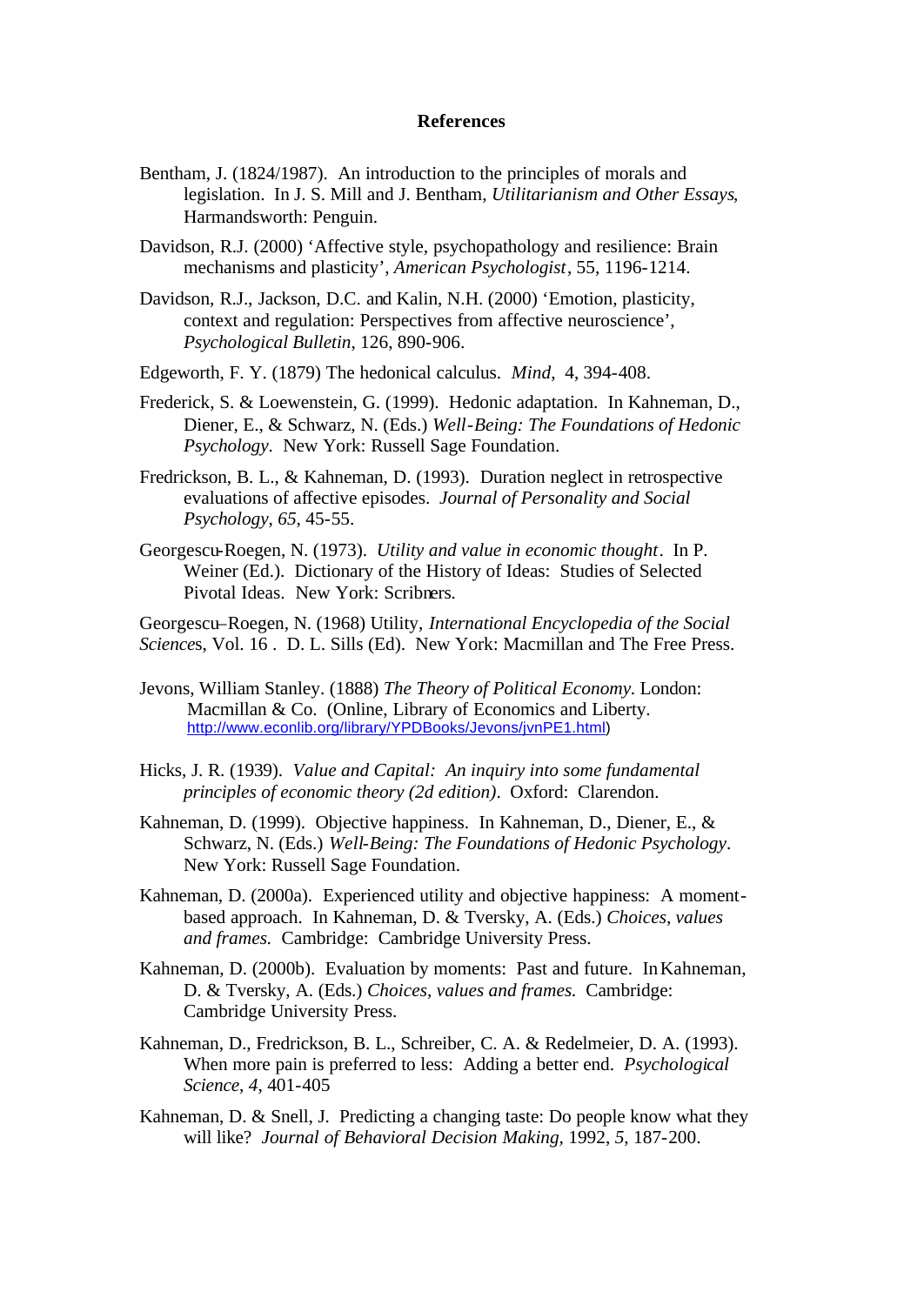- Kahneman, D. and Snell, J. Predicting Utility. In R.M. Hogarth (Ed.) *Insights in Decision Making: A Tribute to Hillel J. Einhorn*. Chicago: University of Chicago Press, 1990, 295-310.
- Kahneman, D., Wakker, P. & Sarin, R. (1997). Back to Bentham? Explorations of experienced utility. *The Quarterly Journal of Economics*, *112*, 375-406.
- Kanazawa, Satoshi. (2004). The Savanna Principle. *Managerial and Decision Economics*. 25
- Layard, R. (2003). *Happiness: Has social science a clue?* The Lionel Robbins Lectures 2002/2003.
- Marshall, A. (1920). *Principles of Economics*. Macmillan and Co., Ltd. 1920. (Online: Library of Economics and Liberty. www.econlib.org/library/Marshall/marP0.html.)
- Mill, J. S. (18/1987). Utilitarianism. In J. S. Mill and J. Bentham, *Utilitarianism and Other Essays*, Harmandsworth: Penguin.
- Niehans, J. (1989). *A history of economic theory: Classic contributions*. Johns Hopkins University Press.
- Ryle, G. (1949). *The concept of mind.* NY: Barnes and Noble.
- Sarin, R., & Wakker, P. (1997). *Benthamite utility for decision making*. Working paper, CenTER, Tilburg, The Netherlands.
- Stigler, G. (1950a). The development of utility theory I. *The Journal of Political Economy*, *58*, 307-327.
- Stigler, G. (1950b). The development of utility theory II. *The Journal of Political*

*Economy*, *58*, 373-396.